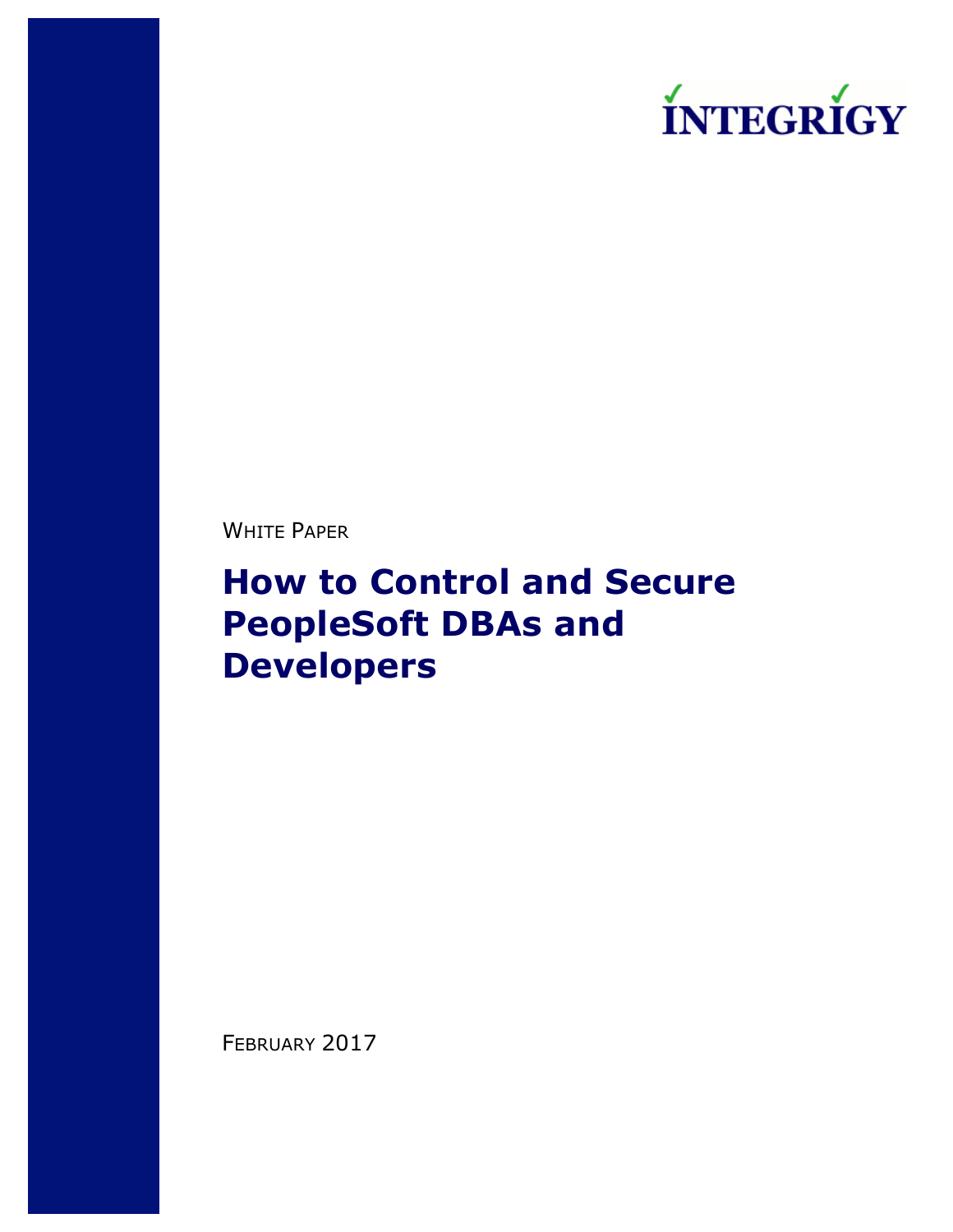#### **HOW TO CONTROL PEOPLESOFT DBAS AND DEVELOPERS**

Version 1.0 – February 2017

Authors: Mike Miller, CISSP, CISSP-ISSMP, CCSP, CCSK

If you have any questions, comments, or suggestions regarding this document, please send them via e-mail to info@integrigy.com.

Copyright © 2017 Integrigy Corporation. All rights reserved.

The Information contained in this document includes information derived from various third parties. While the Information contained in this document has been presented with all due care, Integrigy Corporation does not warrant or represent that the Information is free from errors or omission. The Information is made available on the understanding that Integrigy Corporation and its employees and agents shall have no liability (including liability by reason of negligence) to the users for any loss, damage, cost or expense incurred or arising by reason of any person using or relying on the information and whether caused by reason of any error, negligent act, omission or misrepresentation in the Information or otherwise. Furthermore, while the Information is considered to be true and correct at the date of publication, changes in circumstances after the time of publication may impact on the accuracy of the Information. The Information may change without notice.

Integrigy, AppSentry, and AppDefend are trademarks of Integrigy Corporation. Oracle is a registered trademark of Oracle Corporation and/or its affiliates. Other names may be trademarks of their respective owners.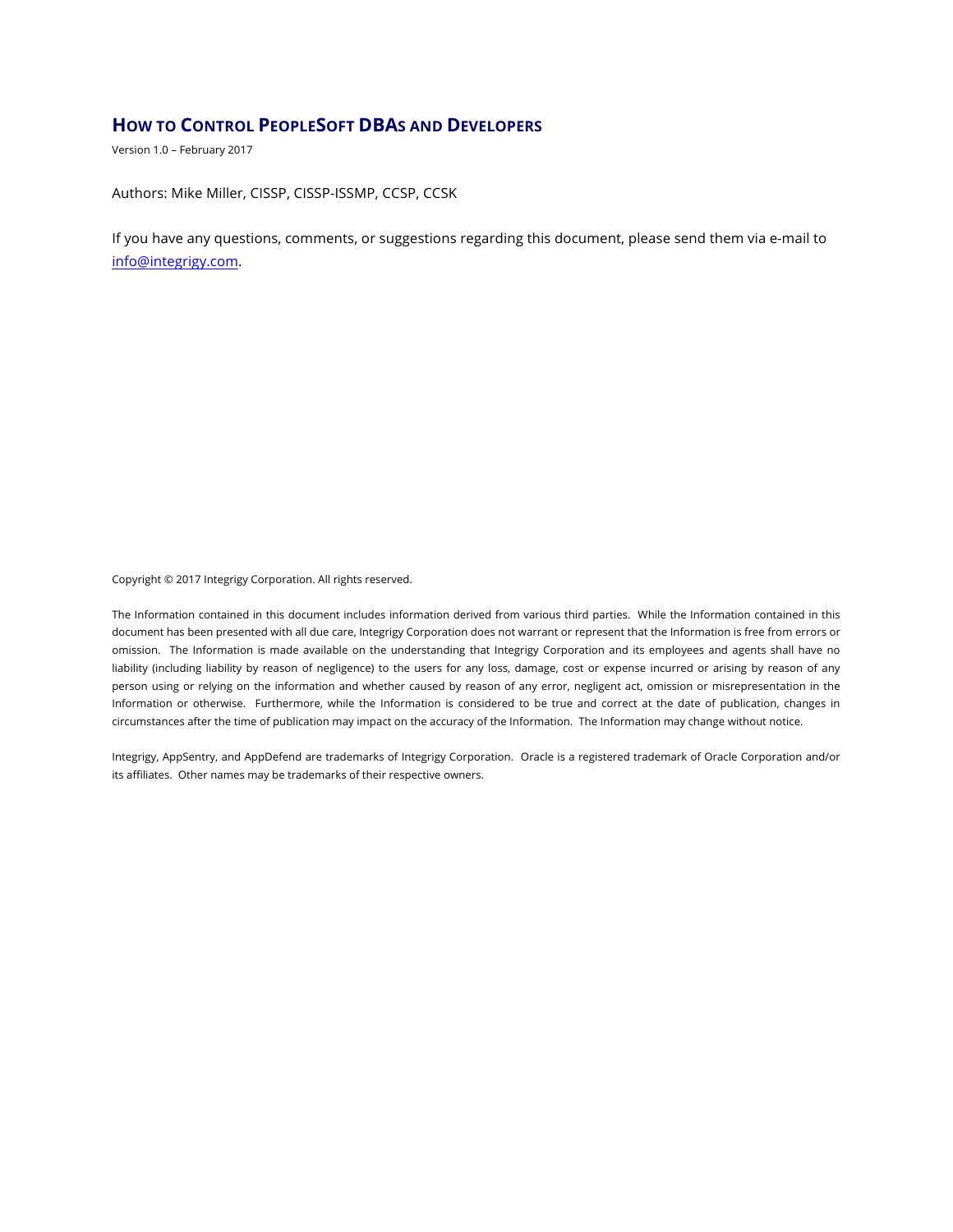## **Table of Contents**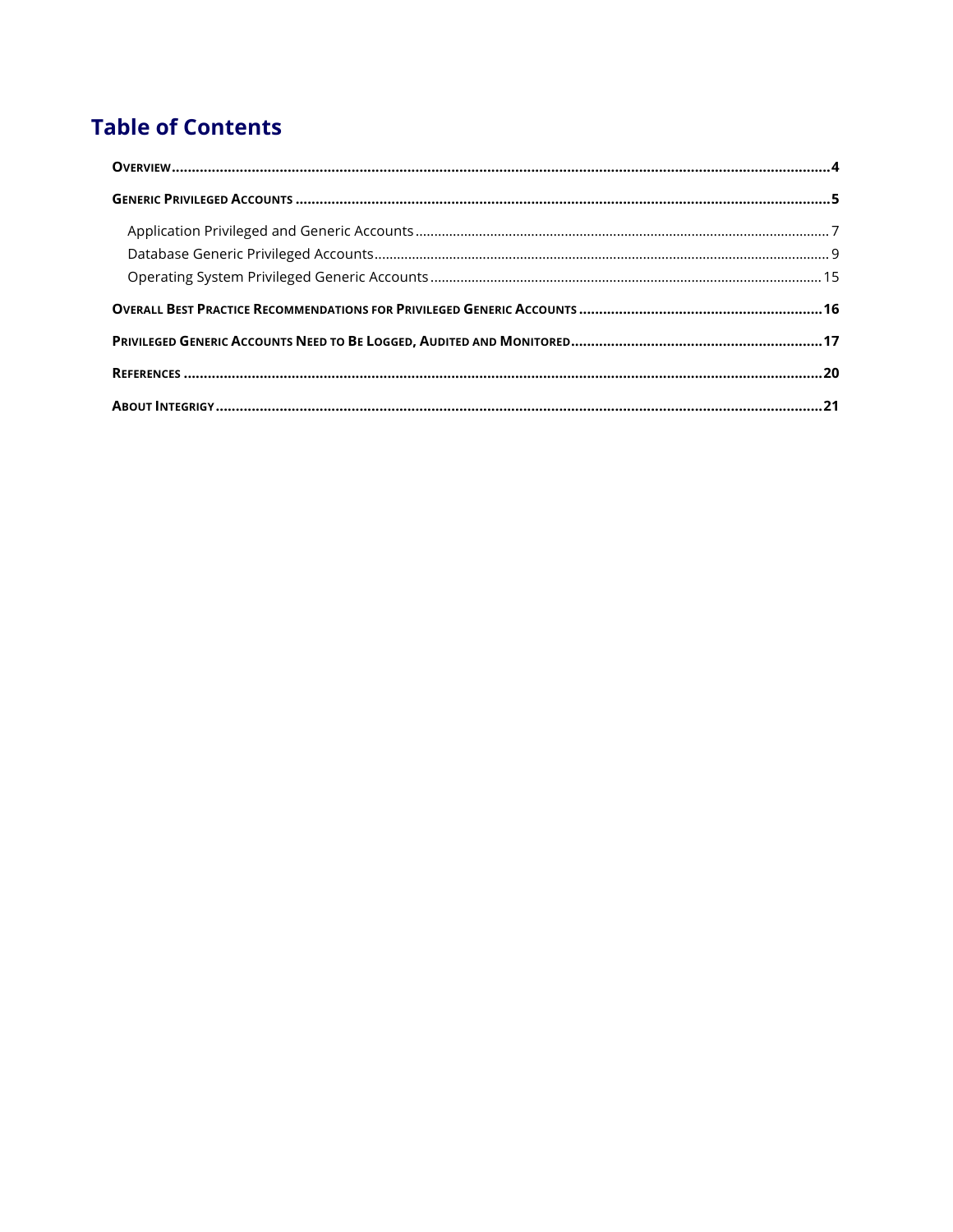#### **OVERVIEW**

A common compliance challenge for most PeopleSoft environments is how to control and secure direct database access by DBAs and developers, especially with regards to highly privileged, generic at the database, application, and operating system layers. Often, there is little control or active management of generic accounts like SYSADM and ADMINISTRATOR with passwords being loosely controlled and frequently shared. This paper will describe the risks associated with these accounts and ways to effective manage and control them to meet security and compliance mandates.

#### *Audience and How to Read This Paper*

The intended audience for this paper are PeopleSoft DBAs, application administrators, IT security staff, and internal audit staff. A working technical knowledge of the PeopleSoft and Oracle Databases is recommended.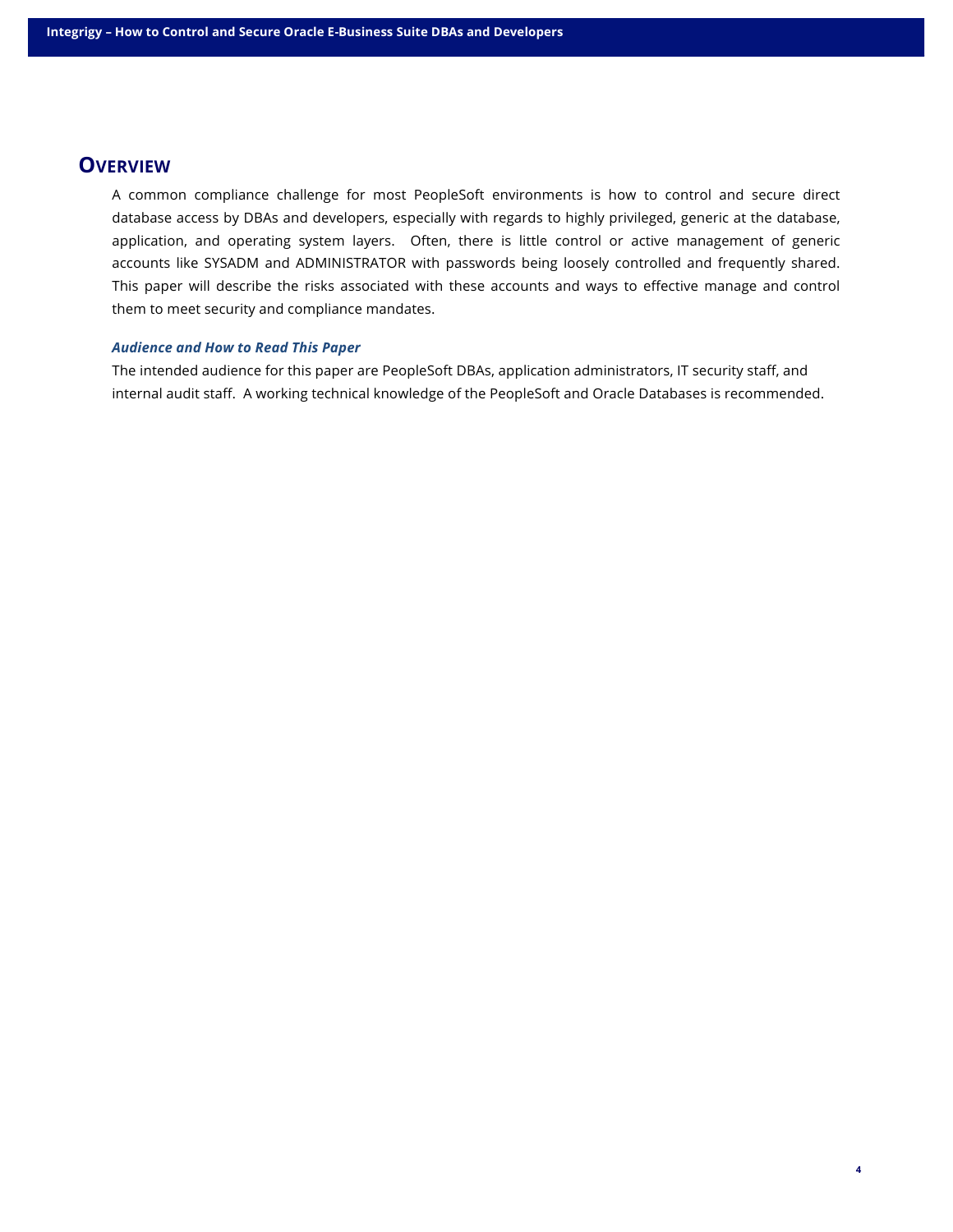## **GENERIC PRIVILEGED ACCOUNTS**

*A generic account is an application, database, or operating system account used for administration by multiple people and has significant privileges*

The PeopleSoft is defined by generic accounts in each layer of the technology stack. These accounts are created by the installation of PeopleSoft and are used to manage and maintain it and there are three primary types: Application, Database, and Operating System. The Application accounts are those accounts defined within PeopleSoft such as ADMINISTRATOR. The Database accounts are those accounts such as SYS, SYSTEM and SYSADM. Operating System accounts are accounts such as root and oracle that support the database.

| <b>PeopleSoft Generic Accounts</b> |                                  |  |  |
|------------------------------------|----------------------------------|--|--|
| <b>PeopleSoft</b>                  | Administrator, Guest, Scheduler, |  |  |
| <b>Application</b>                 | Web Profile                      |  |  |
|                                    | seeded application accounts      |  |  |
| Oracle                             | SYSADM, PEOPLE                   |  |  |
| <b>Database</b>                    | SYS, SYSTEM                      |  |  |
| Operating                          | root                             |  |  |
| System<br>(Unix and Linux)         | Oracle                           |  |  |

The risks presented generic privileged accounts used by DBAs and developers are not inconsequential. The majority of data breaches are committed by insiders, either directly or indirectly due to compromised credentials<sup>1</sup>. Some of these breaches are intentional acts by rogue insiders, but unfortunately far too many are accidental acts. The graphic below deconstructs an easy exploit whereby those with access to operating system access (oracle/root), database (SYS, SYSTEM, SYSADM) or application (ADMINISTRATOR) can escalate their privileges and/or gain access to sensitive information.

<sup>&</sup>lt;sup>1</sup> https://digitalguardian.com/blog/insider-outsider-data-security-threats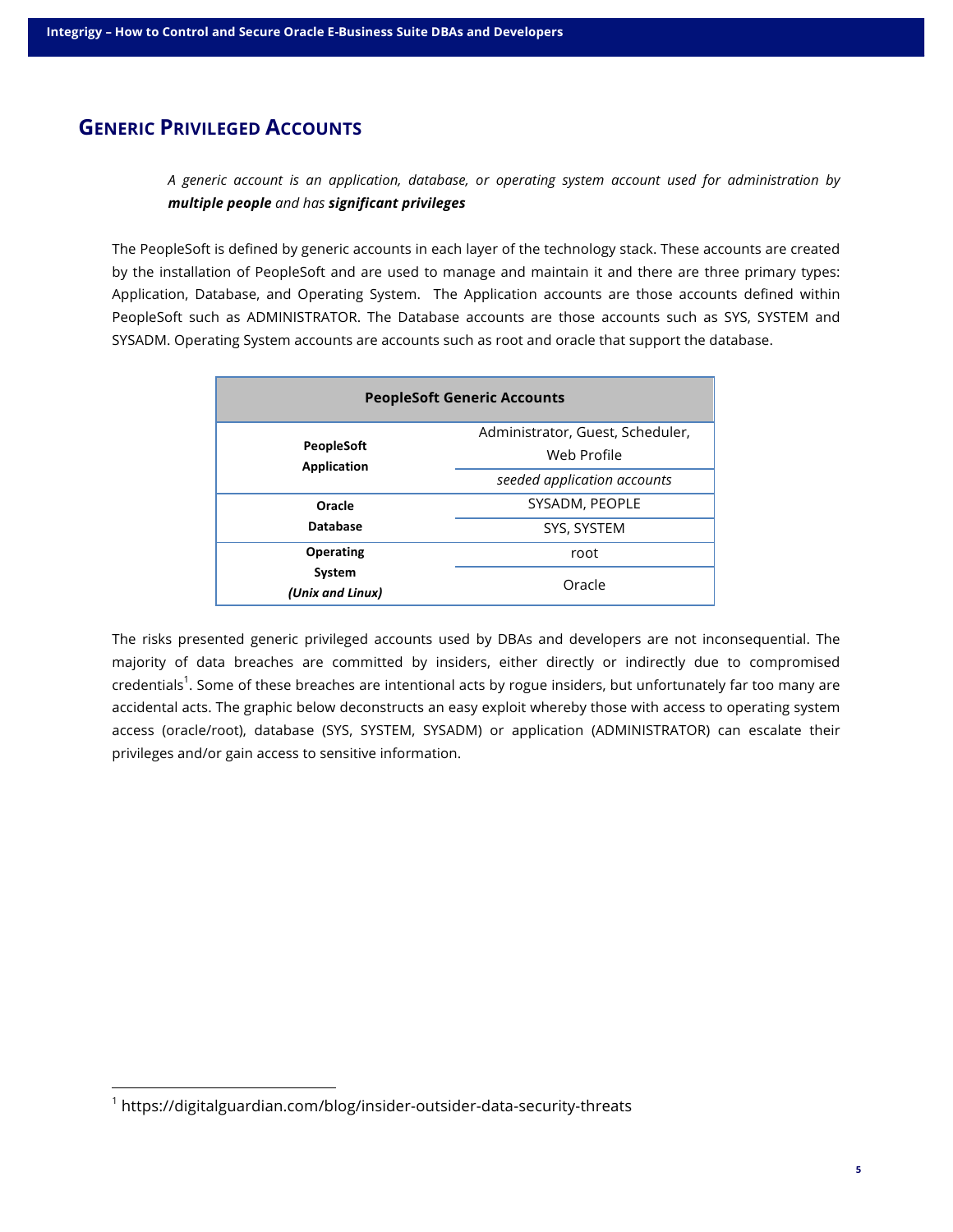

*Figure 1 - Privileged User Trust Issues*

Strategically five (5) guiding principles can be applied to protect against the risks presented by generic privileged PeopleSoft accounts:

- 1. Restrict access
- 2. Least privilege
- 3. Password governance
- 4. Trust-but-verify

#### Restrict Access

The number one recommendation for database security is to physically reduce direct access to the database. It is rare for a database security vulnerability NOT require a database session. Therefore, by physically limiting direct access to a database, a large measure of security can be provided. Limiting physical access is achieved through network segmentation and/or air gaps as well as requiring privileged users such a DBAs who require direct database access to use a Bastion host or Jump box $^2\!$ .

#### Least Privilege

Least privilege is a universal security principle. Whether it is the combination to a bank safe or knowing the passwords to privileged PeopleSoft generic accounts, this universal principle dictates that everyone should not have access. Access to generic privileged accounts should be given only to personnel whose job function requires access on a regular basis – not ad-hoc and/or because the person believes it makes their job easier.

 <sup>2</sup> https://en.wikipedia.org/wiki/Jump\_server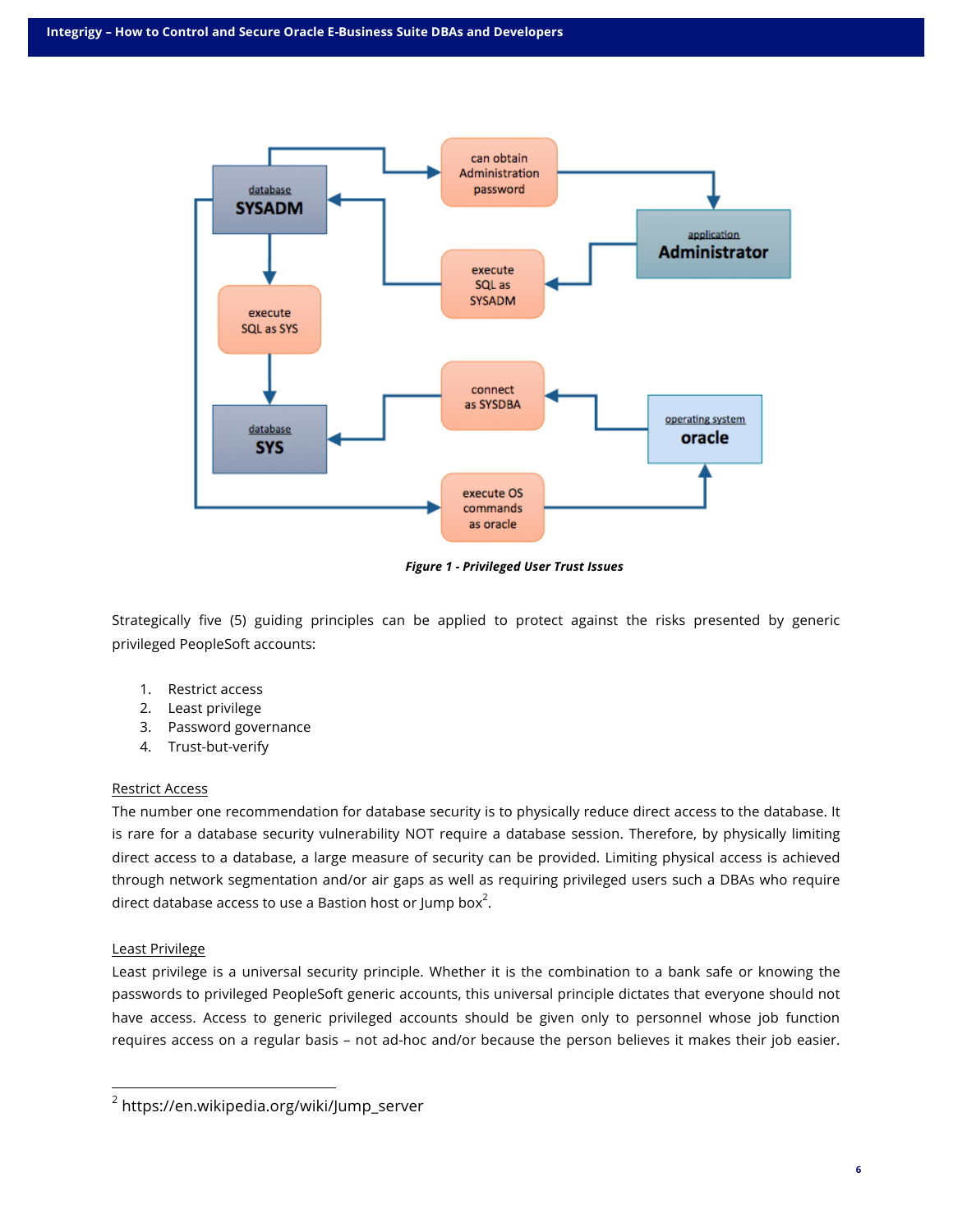For example, Oracle DBAs should not have the operating system root account for the server running the database. Likewise, the system administrators should not know the SYSTEM and/or SYSADM passwords.

#### Password Governance

The privileged generic accounts created through the installation of the database and/or the PeopleSoft need their passwords changed (not left as default), need to use complex passwords (not easy to guess) and need to be unique passwords (not shared or all the same). To effectively govern passwords in this manner, privileged generic accounts need to be secured by a password vault. Ideally, the password vault is tightly coupled to a ticket system whereby each password pull can be linked to a ticket.

#### Trust-But-Verify

Privileged generic accounts for the PeopleSoft cannot be dropped and/or permanently end-dated. To maintain and support day-to-day operations of the PeopleSoft, generic privileged accounts must be used. Those personnel whose job functions require them to use the accounts however should not be trusted blindly. An effective logging, auditing, and monitoring strategy needs to be in place to verify the trust and actions of those using privileged generic accounts.

How should you apply the five guiding principles? This paper will review the PeopleSoft privileged generic accounts by answering three (3) tactical questions:

- 1. What and how to control the password
- 2. What to log & monitor for
- 3. What to audit for

#### **APPLICATION PRIVILEGED AND GENERIC ACCOUNTS**

The installation of the PeopleSoft creates about 50 generic application accounts and roles. These generic privileged accounts are used by administrators to log into the end-user interface to define security structures (e.g. menus and responsibilities) and/or users. DBAs also at times are required to enter a few of the passwords into utilities for patching and other tasks – e.g. ADMINISTRATOR.

The generic privileged application accounts can be broken into two (2) sets, those with power user roles and all seeded generic local accounts - created by the install of PeopleSoft.

#### The Power User Roles

The Power Users are those users assigned the "God" roles created by the installation of PeopleSoft.

| PeopleSoft Power User Roles |                            |                          |
|-----------------------------|----------------------------|--------------------------|
| ADMINISTER SECURITY         | MAINTAIN SECURITY          | <b>PTPP PORTAL ADMIN</b> |
| APPLICATION DESIGNER        | MANAGE_INTEGRATION_PROCESS | <b>OUERY</b>             |
| APPLICATION ENGINE          | MANAGE_INTEGRATION RULES   | QUERY_MANAGER            |
| <b>ICUBE MANAGER</b>        | MASS CHANGE                | <b>TI INTEGRATION</b>    |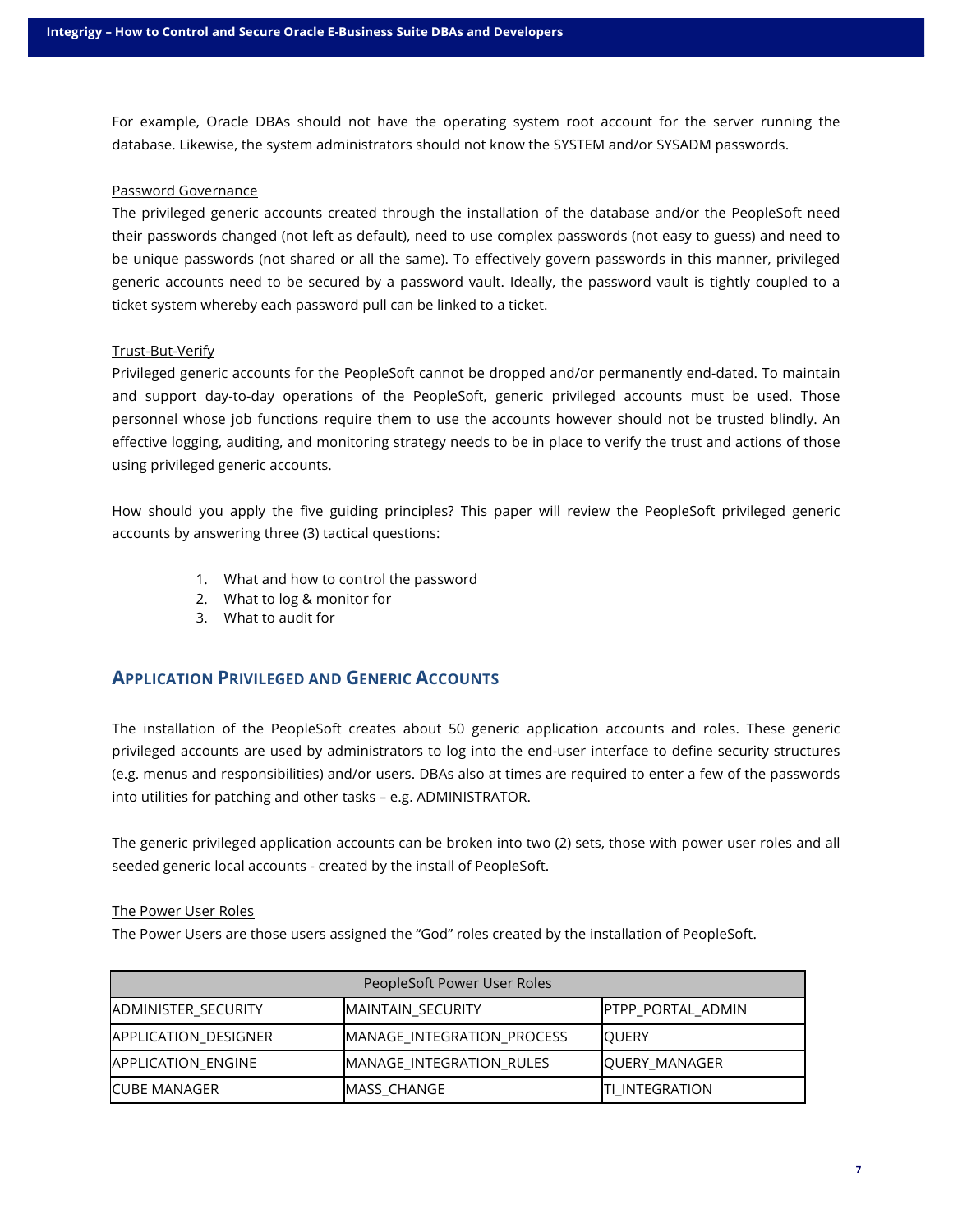| PeopleSoft Power User Roles |                      |                        |
|-----------------------------|----------------------|------------------------|
| DATA MOVER                  | <b>NVISION</b>       | <b>ITREEMANAGER</b>    |
| DEFINITION_SECURITY         | OBJECT_SECURITY      | <b>UTILITIES</b>       |
| <b>FPY INTEGRATION</b>      | PORTAL ADMIN         | <b>WEB PROFILE</b>     |
| <b>FT INTEGRATION</b>       | PROCESS_SCHEDULER    | WORKFLOW_ADMINISTRATOR |
| IMPORT_MANAGER)             | <b>ADMINISTRATOR</b> |                        |

|                | <b>Power User Governance Recommendation</b>                                                                                                                                                                                                                                                                                                                                                                                                     |
|----------------|-------------------------------------------------------------------------------------------------------------------------------------------------------------------------------------------------------------------------------------------------------------------------------------------------------------------------------------------------------------------------------------------------------------------------------------------------|
| Control        | Power user accounts should only be used for a few specific functions –<br>$\blacksquare$<br>named accounts for all other admin activities<br>Change ticket required for all use in production<br>٠<br>Use custom generic, less privileged account for scheduled concurrent<br>٠<br>programs and proxy user<br>Change password when cloning<br>٠<br>Frequently rotate passwords (90 days)<br>٠<br>Manage password in password vault [Vault]<br>٠ |
| Log &          | Implement auditing for all usage [Framework]                                                                                                                                                                                                                                                                                                                                                                                                    |
| <b>Monitor</b> | Alert on login and monitor all usage<br>$\blacksquare$                                                                                                                                                                                                                                                                                                                                                                                          |
| Audit          | Check last password change date<br>٠<br>Verify password complexity and length settings<br>٠<br>Interview to determine how password is controlled<br>٠                                                                                                                                                                                                                                                                                           |

#### Seeded Generic Accounts

The seeded generic application accounts are designed to own and define various modules of the PeopleSoft. Some may be kept open, and others are recommended to be end-dated. One particular risk is that these accounts have well-known default passwords.

| Seeded Generic Accounts |                |              |
|-------------------------|----------------|--------------|
| <b>BELHR</b>            | JCADMIN1 PSJPN |              |
| CAN                     | <b>NLDHR</b>   | <b>PSPOR</b> |
| CFR                     | PS             | TIME         |
| <b>CNHR</b>             | <b>PSCFR</b>   | UKHR         |
| ESP                     | PSDUT          | UKNI         |
| FRA                     | <b>PSESP</b>   | USA          |
| <b>FRHR</b>             | <b>PSFRA</b>   | <b>HSHR</b>  |
| GER                     | PSGER          | WEBGUEST     |
| GRHR                    | <b>PSINE</b>   | WEBMODEL     |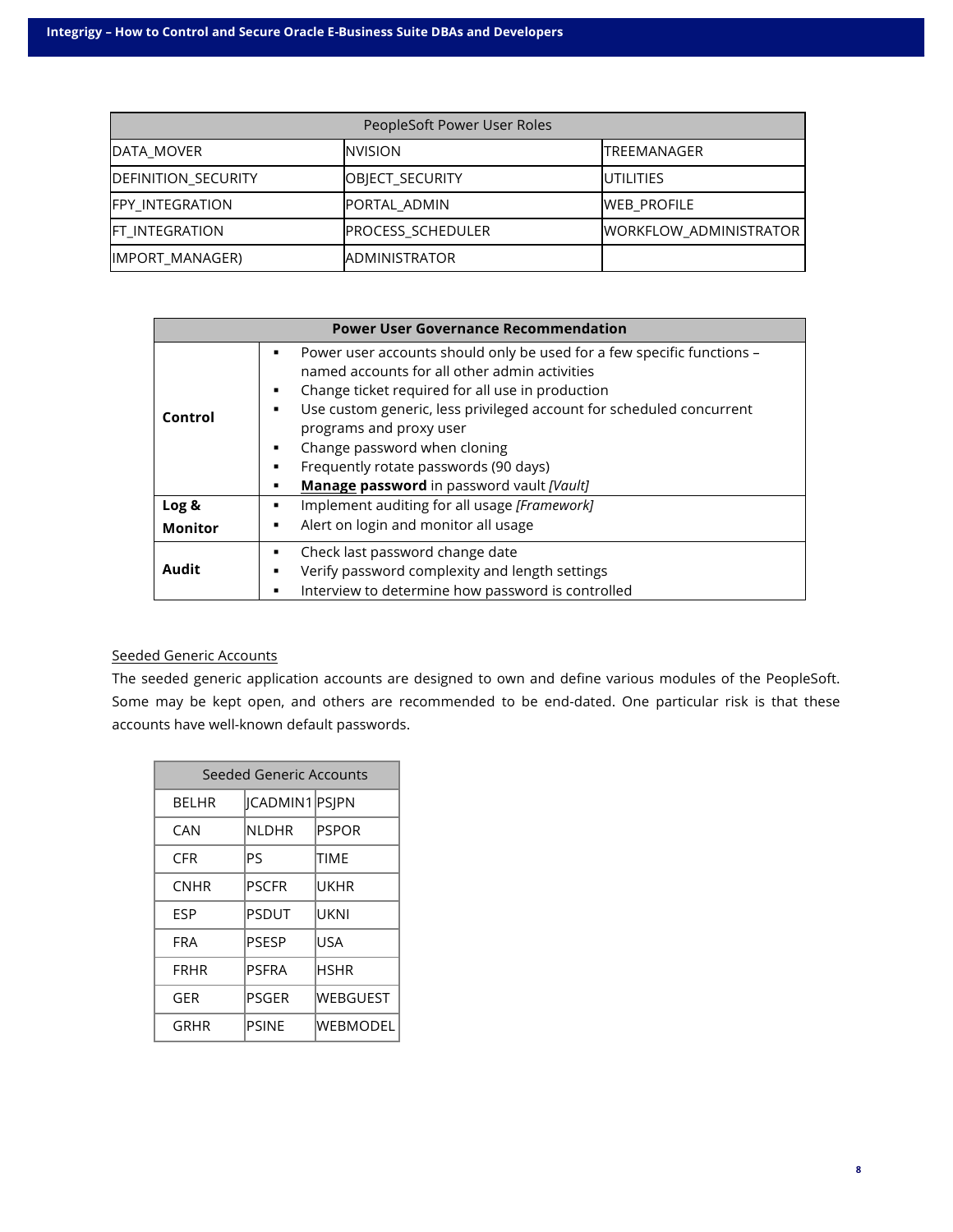|                         | <b>Seeded Generic Account Governance Recommendation</b>                                                                                                                                                                                   |
|-------------------------|-------------------------------------------------------------------------------------------------------------------------------------------------------------------------------------------------------------------------------------------|
| Control                 | <b>End-date</b> per best practices if not explicitly required per documentation<br>Use complex passwords<br>٠<br>As of PeopleTools 8.53 all User IDs are installed with unique site specific<br>٠<br>passwords                            |
| Log &<br><b>Monitor</b> | Implement auditing for all usage or access [Framework]<br>Alert on any attempt to access<br>٠                                                                                                                                             |
| Audit                   | Review usage of accounts for external access (DMZ)<br>٠<br>Check end-date and last use<br>$\blacksquare$<br>Check last password change date<br>٠<br>Check for newly seeded accounts after any major patches or upgrades<br>$\blacksquare$ |

|                  | <b>PeopleTools Account Governance Recommendation</b>                                                                        |
|------------------|-----------------------------------------------------------------------------------------------------------------------------|
| Control          | Ensure access is appropriate<br>Don't forget about SQR folder access and error correction mode                              |
| Log &<br>Monitor | Implement auditing for all usage or access [Framework]<br>Alert on any attempt to access externally (DMZ)                   |
| Audit            | Review usage of accounts for external access (DMZ)<br>Check end-date, last use, last password change date<br>$\blacksquare$ |

#### **DATABASE GENERIC PRIVILEGED ACCOUNTS**

The install of PeopleSoft creates a number of generic database accounts. These may be split into two groups, the accounts directly supporting the database itself and those supporting PeopleSoft.

| <b>PeopleSoft Privileged Generic Database Accounts</b> |                                   |                                                                                                                                                                                            |
|--------------------------------------------------------|-----------------------------------|--------------------------------------------------------------------------------------------------------------------------------------------------------------------------------------------|
| Oracle                                                 | <b>SYS</b>                        | Owner of the database<br>$\blacksquare$<br>Must be used for some operations<br>$\blacksquare$                                                                                              |
| <b>Database</b>                                        | <b>SYSTEM</b>                     | Generic DBA account<br>$\blacksquare$                                                                                                                                                      |
| <b>PeopleSoft</b>                                      | <b>SYSADM</b>                     | Must be used for maintenance<br>$\blacksquare$<br>SYSADM can access all data, including encrypted<br>$\blacksquare$<br>sensitive data<br>Should not be directly accessed<br>$\blacksquare$ |
|                                                        | People                            | Application Connect Id account for all access<br>٠                                                                                                                                         |
|                                                        | Integration<br><b>Broker</b> (IB) | Significant privileges<br>٠<br>Change using PeopleTools only<br>٠                                                                                                                          |

Integrigy Corporation's assessment services routinely analyze privileged Oracle generic accounts. The table below depicts a recent summary of assessment results. By far, the risk of not changing default passwords is an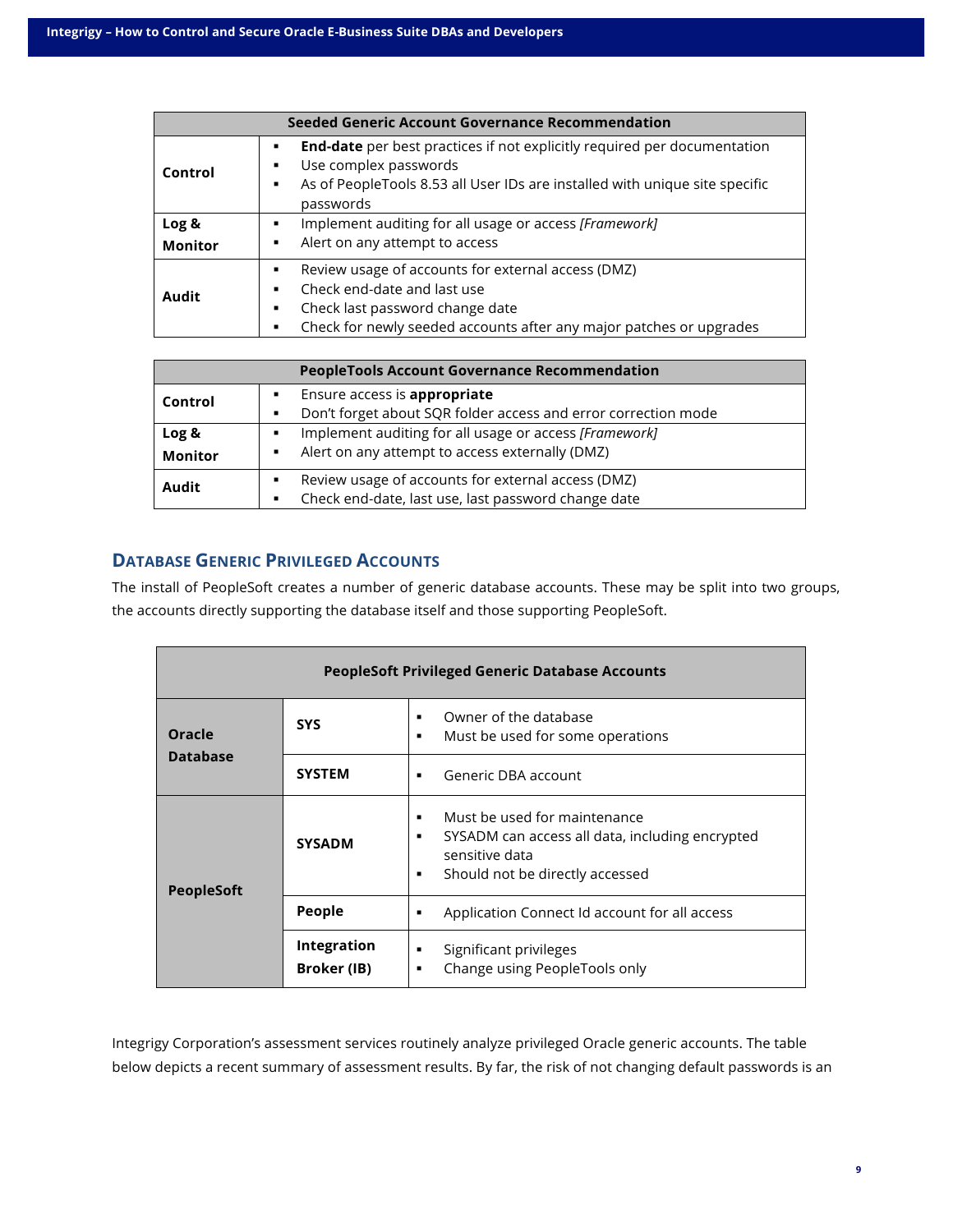on-going issue for many clients. First and foremost for clients concerned with securing privileged Oracle generic accounts, is the need to ensure the default passwords are not used.

| <b>Integrigy Survey Result</b> |                   |            |                |  |
|--------------------------------|-------------------|------------|----------------|--|
| <b>Database</b>                | <b>Default</b>    |            | <b>Default</b> |  |
| <b>Account</b>                 | <b>Password</b>   | Database % | Password %     |  |
| <b>SYS</b>                     | CHANGE ON INSTALL | 100%       | 3%             |  |
| <b>SYSTEM</b>                  | MANAGER           | 100%       | 4%             |  |
| <b>DBSNMP</b>                  | <b>DBSNMP</b>     | 99%        | 52%            |  |
| <b>OUTLN</b>                   | <b>OUTLN</b>      | 98%        | 43%            |  |
| <b>MDSYS</b>                   | <b>MDSYS</b>      | 77%        | 18%            |  |
| ORDPLUGINS                     | ORDPLUGINS        | 77%        | 16%            |  |
| <b>ORDSYS</b>                  | <b>ORDSYS</b>     | 77%        | 16%            |  |
| XDB                            | CHANGE_ON_INSTALL | 75%        | 15%            |  |
| DIP.                           | <b>DIP</b>        | 63%        | 19%            |  |
| WMSYS                          | <b>WMSYS</b>      | 63%        | 12%            |  |

#### Recommended Tactical Approach

Integrigy's recommended tactical approach for generic database accounts is to classify them into three broad categories. The three (3) categories are: oracle database, application and named. Each category is then broken into components to address specific governance recommendations.

Oracle accounts are those accounts created by the installation of the Oracle RDBMS. Approximately 25 accounts are created with the installation of any Oracle database. Two accounts in particular warrant extra attention: SYS and SYSTEM. The SYS account owns the majority of the code that provides the RDBMS' basic functionality, and the SYSTEM account is the default "God" account created for the administration, support, and configuration of the database.

The application accounts are those database accounts created by the installation of the PeopleSoft. The most important accounts are the SYSADM and PEOPLE accounts. These two accounts control how end-users connect to the database and have access to ALL data and transactions.

The named user accounts are those database accounts created by clients for their staff and personnel to support the PeopleSoft. Ideally, all DBAs first authenticate to the database using a named account and then connect to SYSADM such that an audit trail can be followed. As well, ideally all named accounts are GLOBALLY authenticated (e.g. Active Directory).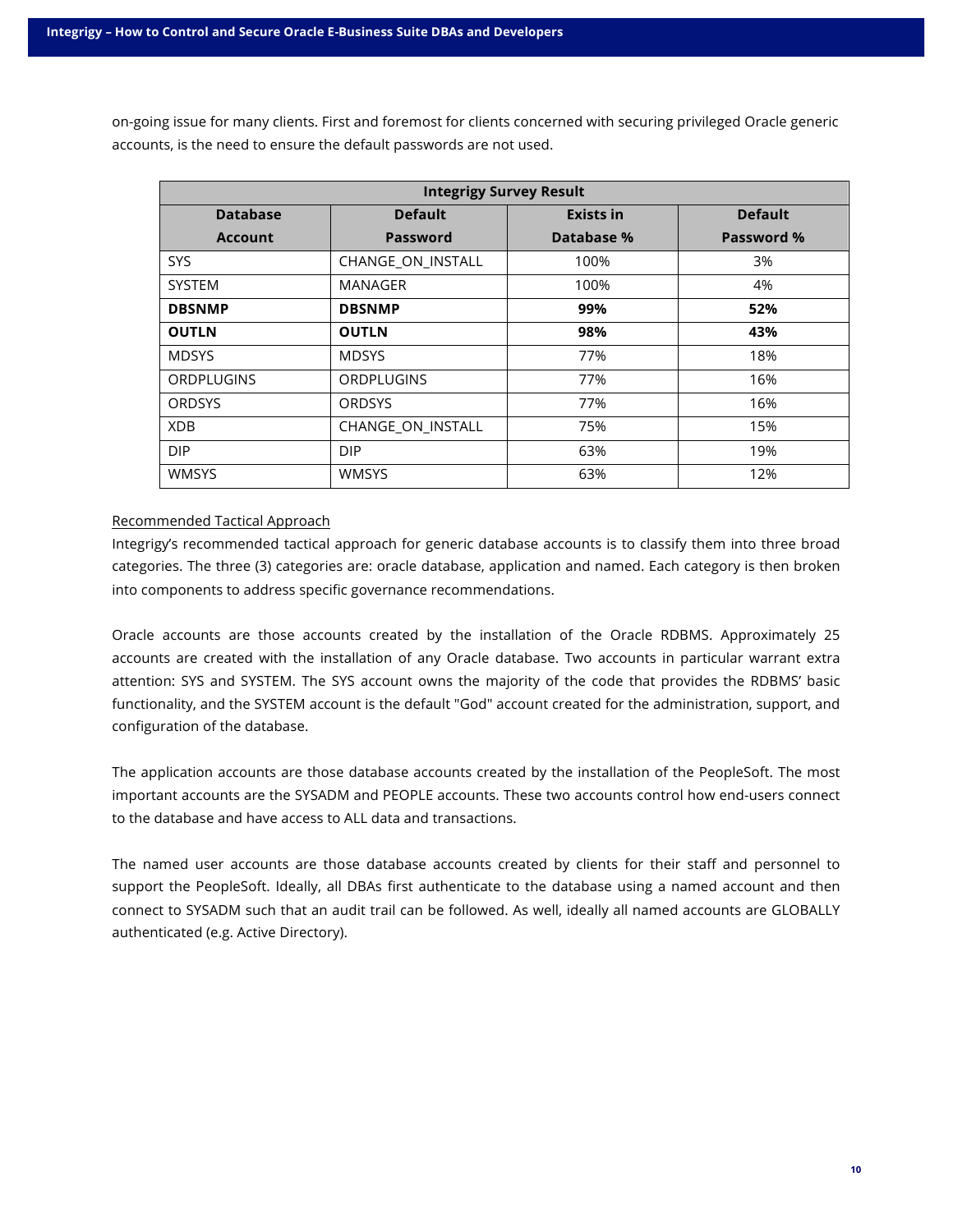

The tables below address the control, logging & monitoring and audit recommendations for five of the most important privileged generic database accounts (highlighted in yellow in the graphic above) -

| <b>SYS Account Governance Recommendation</b> |                                                                                |  |
|----------------------------------------------|--------------------------------------------------------------------------------|--|
|                                              | <b>Control password</b> with password vault [Vault]                            |  |
|                                              | SYS should only be used for a few specific functions - named DBA accounts<br>٠ |  |
| Control                                      | for all other database management activities                                   |  |
|                                              | Change ticket required for use in production<br>٠                              |  |
|                                              | Change password when cloning<br>٠                                              |  |
|                                              | Implement auditing for logins, key security and change management events<br>٠  |  |
| Log &                                        | [Framework]                                                                    |  |
| <b>Monitor</b>                               | AUDIT SYS OPERATIONS = TRUE<br>٠                                               |  |
|                                              | Reconcile usage to change tickets                                              |  |
| Audit                                        | Check last password change date<br>٠                                           |  |
|                                              | Interview to determine how password is controlled                              |  |

|                         | <b>SYSTEM Account Governance Recommendation</b>                                                                                                                                                                                                           |
|-------------------------|-----------------------------------------------------------------------------------------------------------------------------------------------------------------------------------------------------------------------------------------------------------|
| Control                 | Control password with password vault [Vault]<br>SYS should only be used for a few specific functions - named DBA accounts<br>for all other database management activities<br>Change ticket required for use in production<br>Change password when cloning |
| Log &<br><b>Monitor</b> | Implement auditing for logins, key security and change management events<br>[Framework]<br>AUDIT SYS OPERATIONS = TRUE                                                                                                                                    |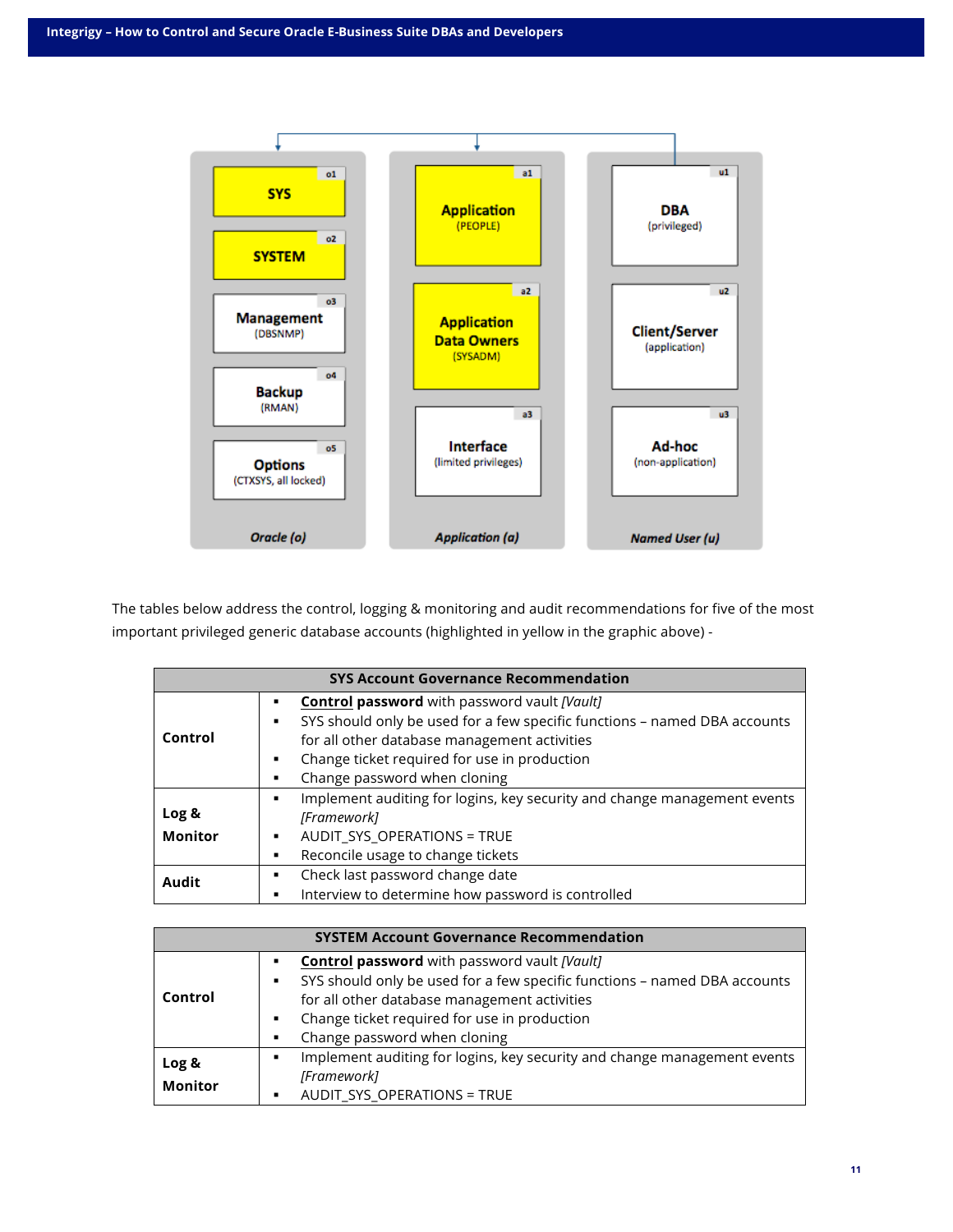| <b>SYSTEM Account Governance Recommendation</b> |                                                   |  |  |  |
|-------------------------------------------------|---------------------------------------------------|--|--|--|
|                                                 | Reconcile usage to change tickets                 |  |  |  |
| Audit                                           | Check last password change date                   |  |  |  |
|                                                 | Interview to determine how password is controlled |  |  |  |

|                | <b>SYSADM Account Governance Recommendation</b>                                                                |
|----------------|----------------------------------------------------------------------------------------------------------------|
|                | Manage password with password vault [Vault]<br>SYSADM should only be used for PS administration and patching - |
| Control        | named DBA accounts for all other database management functions                                                 |
|                | Use custom database profile with no lockout but strong password controls                                       |
|                | Change password when cloning                                                                                   |
|                | Implement auditing for logins, key security and change management events<br>٠                                  |
| Log &          | [Framework]                                                                                                    |
| <b>Monitor</b> | Monitor closely for failed logins [Framework]                                                                  |
|                | Attempt to reconcile DBA usage to change tickets                                                               |
|                | Check last password change date                                                                                |
| Audit          | Review logins to see who else is using                                                                         |
|                | Interview to determine how password is controlled                                                              |

#### General IT controls for database passwords

Besides the recommendations above, Integrigy recommends that database password profiles<sup>3</sup> be created and assigned for each of the three categories of database accounts. Ensure that all accounts are assigned an appropriate profile. Never use the DEFAULT ("unlimited") profile and routinely check for accounts assigned to the DEFAULT profile. Ideally, either use a custom password verify function or the complex Department of Defense DISA STIG password verify function that Oracle now provides.

Also, routinely check for default database passwords, especially after major database upgrades and PeopleSoft patches. Use a tool like Integrigy AppSentry<sup>4</sup> rather than the Oracle view DBA\_USER\_WITH\_DEFPWD that checks all accounts for many passwords.

Integrigy believes that database profiles should be used as a method for categorizing the database accounts based on purpose and usage. No account should ever have the DEFAULT profile, and periodic checks should be enabled to identify any such accounts, as this could be an indication of a rogue account or deviation from standard DBA procedures. One such example is often during application installation, database accounts may be created without the DBAs knowledge as part of installation scripts. These accounts almost always have default passwords, usually where password equals username. This categorization can also be used to generate reports for periodic review of database accounts by managers.

A suggested set of database password profiles involves having four profiles. The profiles are defined as follows

| <b>Profile Name</b> | <b>Accounts</b> | <b>Description</b> |
|---------------------|-----------------|--------------------|

 <sup>3</sup> https://docs.oracle.com/database/121/DBSEG/users.htm#DBSEG002

–

<sup>4</sup> https://www.integrigy.com/products/appsentry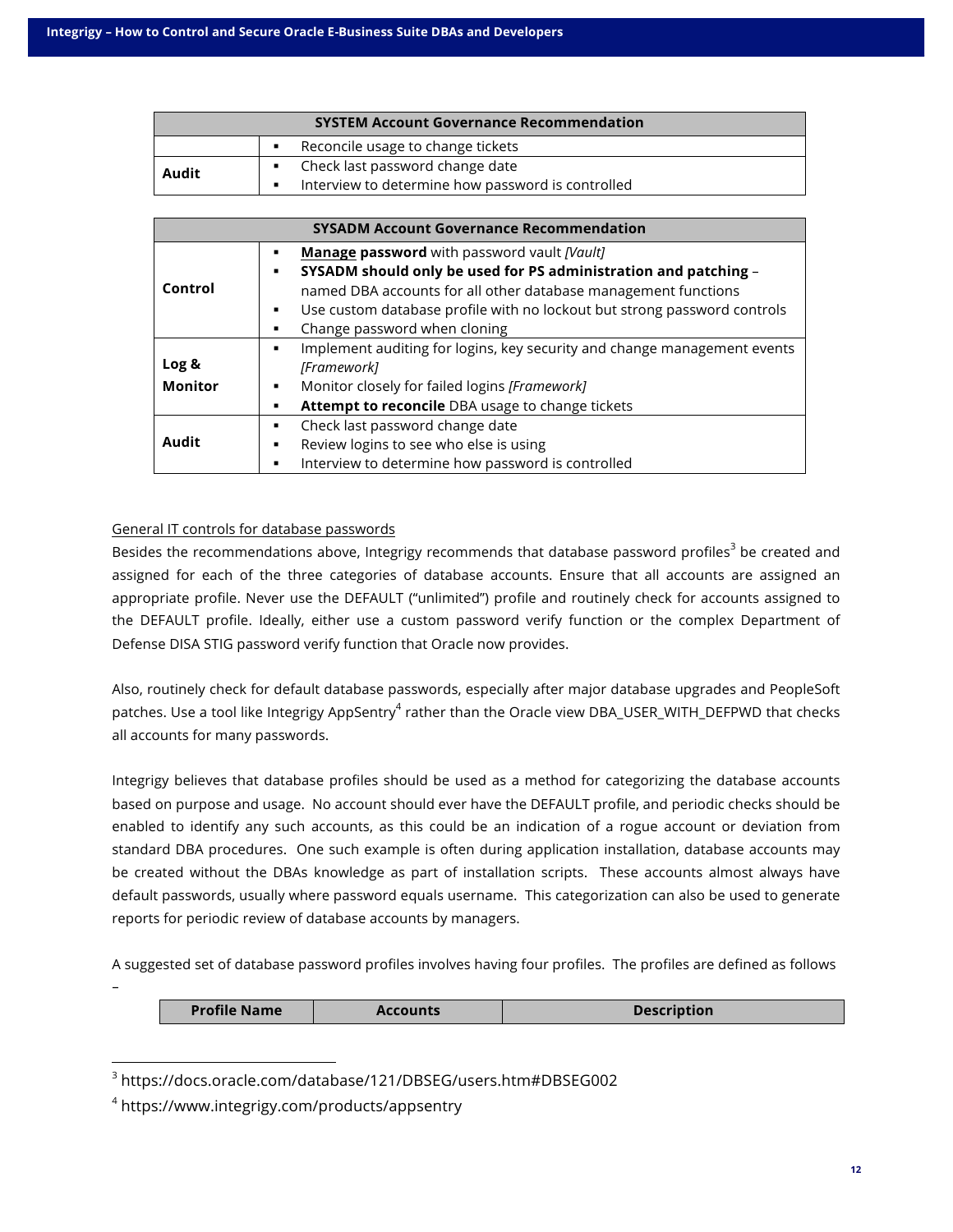| <b>Profile Name</b> | <b>Accounts</b>                                                          | <b>Description</b>                                                                                 |  |  |  |
|---------------------|--------------------------------------------------------------------------|----------------------------------------------------------------------------------------------------|--|--|--|
|                     |                                                                          | No accounts should be assigned this profile, and                                                   |  |  |  |
|                     |                                                                          | a periodic review should be made for accounts                                                      |  |  |  |
|                     |                                                                          | using this profile. This would indicate the account                                                |  |  |  |
| <b>DEFAULT</b>      | None                                                                     | was created using an automated process or script                                                   |  |  |  |
|                     |                                                                          | and was not identified at execution time. The                                                      |  |  |  |
|                     |                                                                          | password controls for this profile should be                                                       |  |  |  |
|                     |                                                                          | relaxed, as strict password controls often will                                                    |  |  |  |
|                     |                                                                          | cause installation scripts to fail.                                                                |  |  |  |
|                     |                                                                          | All Client XXXX individual user accounts should be                                                 |  |  |  |
| XXXX_PROFILE        | All Client XXXX named                                                    | profile, and the password<br>assigned<br>this                                                      |  |  |  |
|                     | accounts                                                                 | parameters should match the Client XXXX                                                            |  |  |  |
|                     |                                                                          | password guidelines for user accounts.                                                             |  |  |  |
|                     |                                                                          | All standard Oracle database accounts (SYS,                                                        |  |  |  |
|                     |                                                                          | SYSTEM, DBSNMP, CTXSYS, etc.) and all non-                                                         |  |  |  |
|                     | All standard Oracle<br>interactive application accounts (those if locked |                                                                                                    |  |  |  |
| <b>DB_PROFILE</b>   | Database accounts and all                                                | would not cause a denial of service) should be                                                     |  |  |  |
|                     | non-interactive                                                          | assigned this profile. The password parameters                                                     |  |  |  |
|                     | application accounts                                                     | should be for an application/service account with                                                  |  |  |  |
|                     |                                                                          | a password verify function, account lockout, and                                                   |  |  |  |
|                     |                                                                          | periodic password change.                                                                          |  |  |  |
|                     |                                                                          | All application accounts that require interactive                                                  |  |  |  |
|                     | All interactive application                                              | access to the database from either client/server<br>programs, web applications, or interfaces. For |  |  |  |
| <b>APP PROFILE</b>  | databases including web                                                  |                                                                                                    |  |  |  |
|                     | application and interface                                                | maximum<br>compatibility,<br>password<br>no                                                        |  |  |  |
|                     | accounts                                                                 | parameters should be enforced,<br>especially                                                       |  |  |  |
|                     |                                                                          | account lockout.                                                                                   |  |  |  |

| <b>Resource Name</b>           | <b>Suggested</b><br><b>Default</b> | <b>XXXX</b><br><b>PROFILE</b>                    | <b>DB PROFILE</b>                     | <b>APP PROFILE</b>                         |
|--------------------------------|------------------------------------|--------------------------------------------------|---------------------------------------|--------------------------------------------|
| FAILED LOGIN ATTEMPTS          | 10                                 | 5                                                | 10                                    | UNLIMITED                                  |
| PASSWORD GRACE TIME (Days)     |                                    | 10                                               | 10                                    | UNLIMITED                                  |
| PASSWORD LIFE TIME (Days)      | 180                                | 90                                               | 365                                   | UNLIMITED                                  |
| PASSWORD LOCK TIME (Days)      |                                    | 30                                               | DEFAULT                               | DEFAULT                                    |
| PASSWORD REUSE MAX (Passwords) | UNLIMITED <sup>4</sup>             | $\overline{2}$                                   | DEFAULT                               | DEFAULT                                    |
| PASSWORD REUSE TIME (Days)     | UNLIMITED <sup>4</sup>             | 180                                              | DEFAULT                               | <b>DEFAULT</b>                             |
| PASSWORD VERIFY FUNCTION       |                                    | ORA12C S<br>TRONG VE<br>RIFY FUN<br><b>CTION</b> | ORA12C STRON<br>G VERIFY FUN<br>CTION | ORA12C STRONG V<br>ERIFY FUNCTION'         |
| Database Accounts              | None                               | All<br>individu<br>al                            | All standard<br>Oracle DB<br>accounts | All interactive<br>application<br>accounts |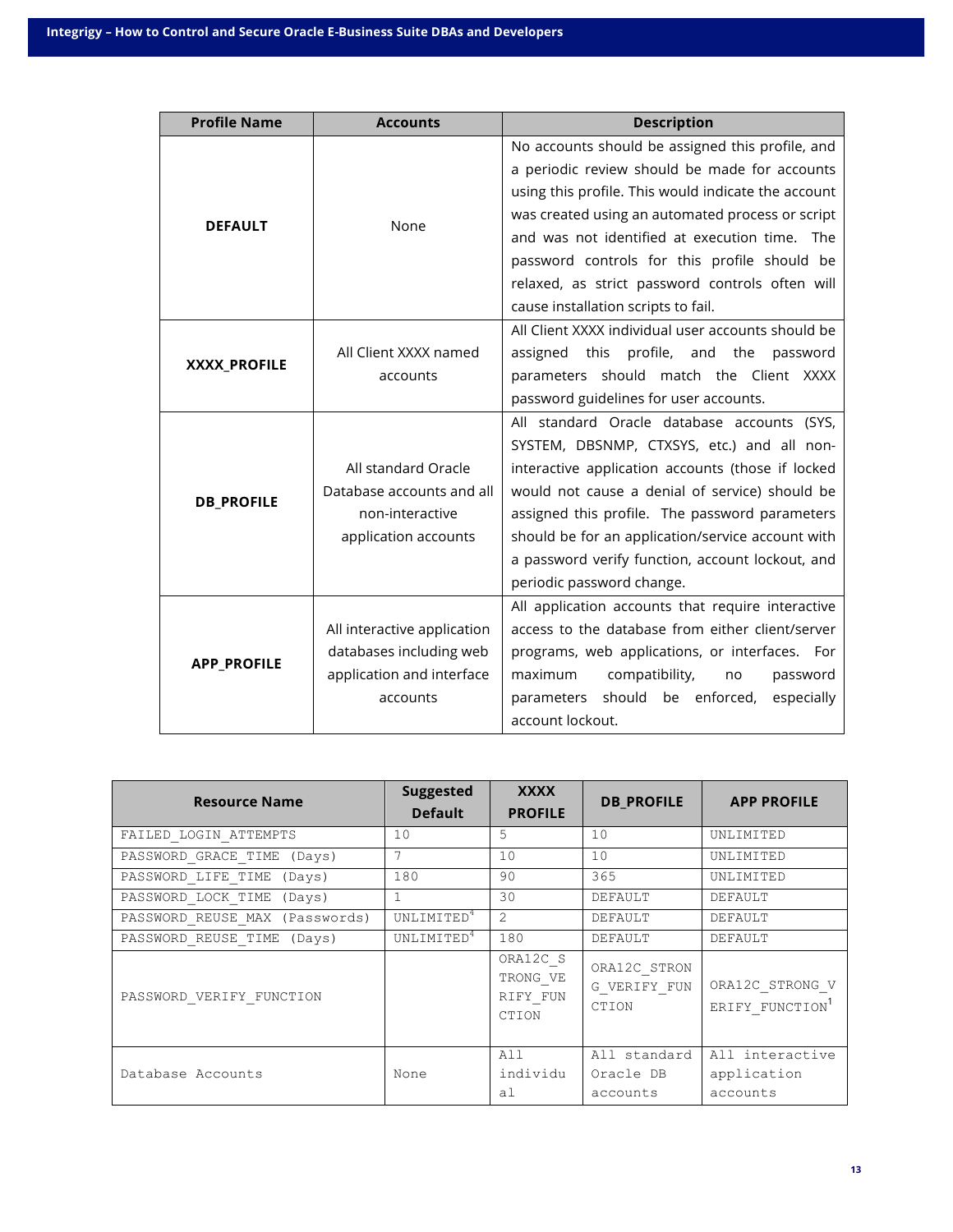| <b>Resource Name</b> | <b>Suggested</b><br><b>Default</b> | <b>XXXX</b><br><b>PROFILE</b> | <b>DB PROFILE</b> | <b>APP PROFILE</b> |
|----------------------|------------------------------------|-------------------------------|-------------------|--------------------|
|                      |                                    | accounts                      |                   |                    |

 $1$  All interactive application database accounts should be set to strong passwords with a minimum length of 10 characters and be complex passwords as a matter of procedure. Since these accounts are all controlled by the DBAs and the passwords are changed simultaneously, there should be minimal risk that the passwords are set with weak passwords.

 $2$  The SYS account is exempt from the FAILED\_LOGIN\_ATTEMPTS settings, therefore, cannot be locked due to an excessive number of failed logins. Oracle 12 delivers a new hidden parameter ' sys logon delay.' This parameter introduces a one-second delay before the same client can attempt subsequent SYS logons. The parameter applies not to just SYS, but all Oracle 12c password file users such as SYS, SYSKM, SYSDG and SYSBACKUP. The default is one (1) second. A value of zero (0) means the feature is disabled.

For more information on query and set this parameter see: How To Query And Change The Oracle Hidden Parameters In Oracle 10g,11g and 12c (Doc ID 315631.1)

To query the parameter use this SQL:

```
SELECT A.KSPPINM "PARAMETER",
       B.KSPPSTVL "SESSION VALUE",
       C.KSPPSTVL "INSTANCE VALUE"
FROM X$KSPPI A,
       X$KSPPCV B,
       X$KSPPSV C
WHERE A.INDX = B.INDX
AND A.INDX = C.INDX
AND A.KSPPINM = 'sys logon delay';
```
<sup>3</sup> No PASSWORD\_VERIFY\_FUNCTION is used since the creation of accounts under this profile would be the account is being created by an automated process or script and will fail when a default password is set rather than a user supplied password. A mitigating control to periodically search for accounts with the DEFAULT profile will identify any such accounts.

<sup>4</sup> PASSWORD REUSE MAX and PASSWORD\_REUSE\_TIME work in conjunction. Thus setting PASSWORD\_REUSE\_MAX to 5 and PASSWORD\_REUSE\_TIME to 450 days will not allow a user to reuse the same password for at least five passwords and in a 450 day period (90 days x 5). Setting either value to UNLIMITED never permits a user to reuse the same password.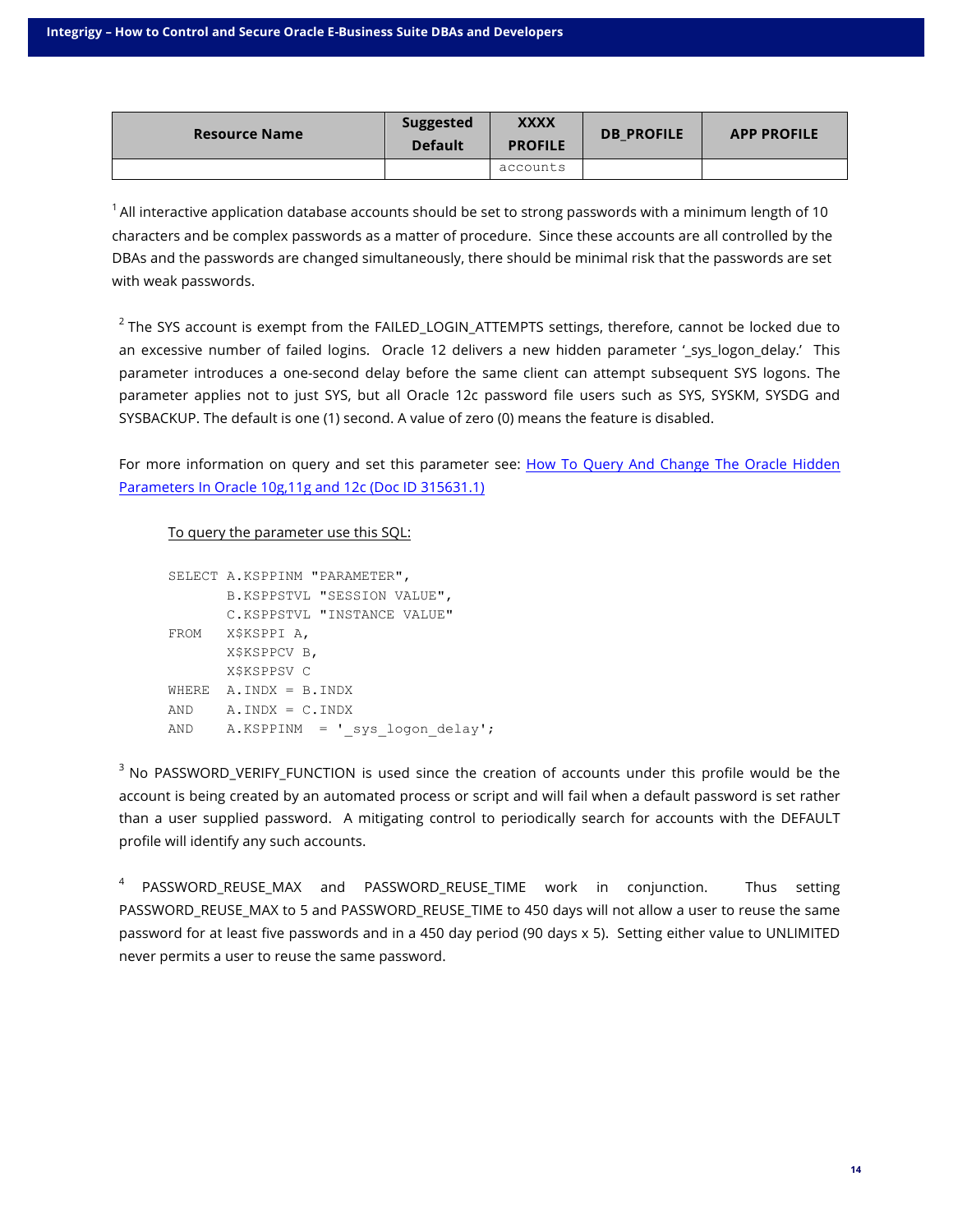### **OPERATING SYSTEM PRIVILEGED GENERIC ACCOUNTS**

The primary privileged generic operating system account for PeopleSoft is the account that owns the Oracle RDBMS.

| <b>Operating System Account Governance Recommendation</b> |                                                                                    |  |  |  |
|-----------------------------------------------------------|------------------------------------------------------------------------------------|--|--|--|
| Control                                                   | <b>Control password</b> with password vault [Vault]<br>$\blacksquare$              |  |  |  |
|                                                           | Prevent direct logins to oracle and root<br>٠                                      |  |  |  |
|                                                           | DBAs should have named OS accounts<br>$\blacksquare$                               |  |  |  |
|                                                           | Require DBAs to use to su, sudo, or PowerBroker to access oracle<br>$\blacksquare$ |  |  |  |
|                                                           | Enforce a chain-of-trust – named user $\rightarrow$ generic user<br>٠              |  |  |  |
|                                                           | No developer access to production server OS<br>٠                                   |  |  |  |
| Log &                                                     | Implement auditing at the OS level for all user logins<br>٠                        |  |  |  |
| <b>Monitor</b>                                            | Use keystroke or command logging if required<br>٠                                  |  |  |  |
|                                                           | Alert on direct logins to oracle<br>٠                                              |  |  |  |
| Audit                                                     | Check last password change date<br>$\blacksquare$                                  |  |  |  |
|                                                           | Interview to determine how password is controlled<br>$\blacksquare$                |  |  |  |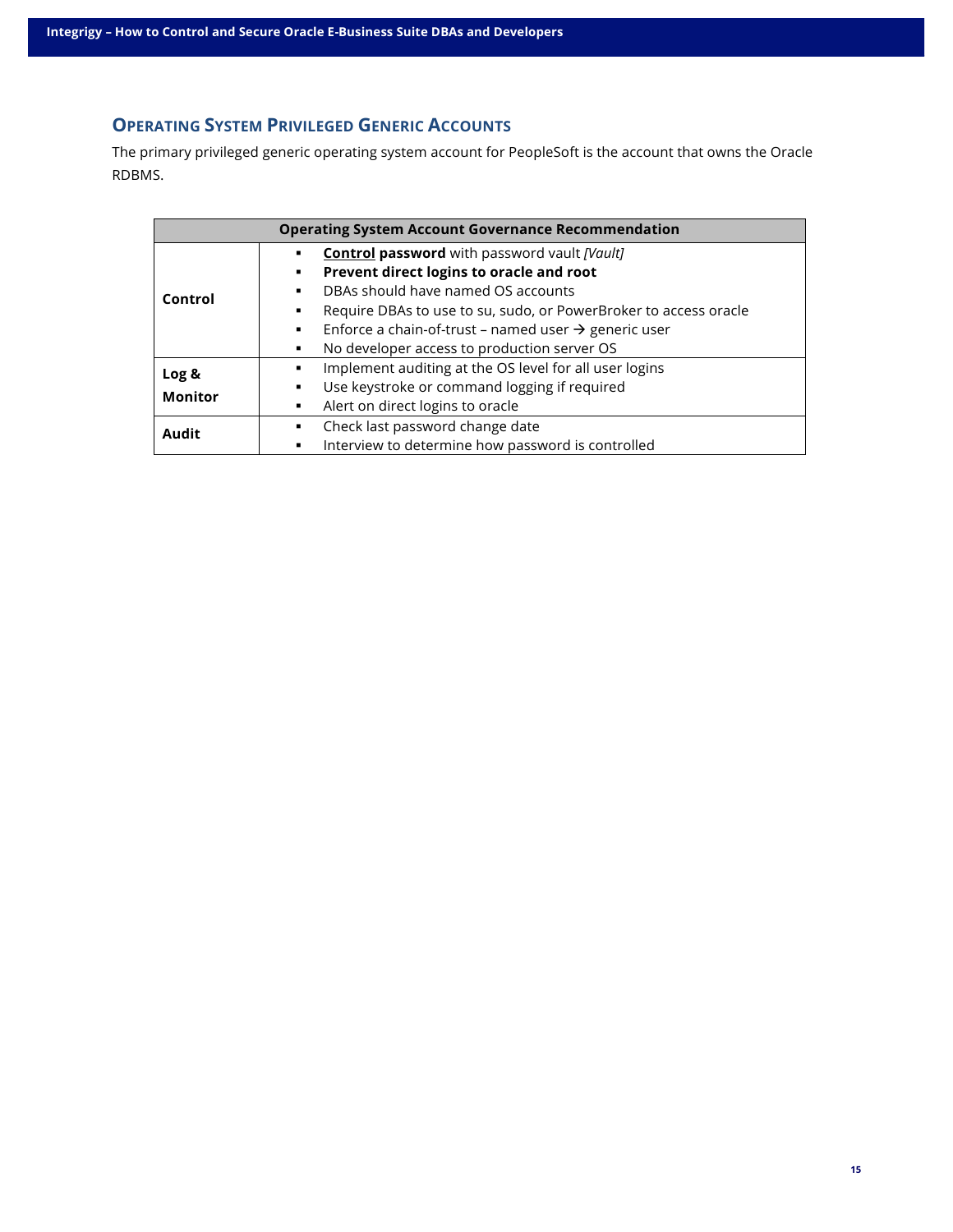## **OVERALL BEST PRACTICE RECOMMENDATIONS FOR PRIVILEGED GENERIC ACCOUNTS**

Governing generic privileged accounts is not an isolated security requirement and should be part of an overall database security program. This program should define an overall access management policy based on IT security policies and compliance requirements (e.g. SOX, PCI, HIPAA).

Additional tactical steps to secure and govern privileged generic accounts should include the following -

- Use a Bastion host (virtual desktop) for direct O/S and/or database access
	- Restrict network access and/or database Access Control Lists (ACL)
	- Two-fact authentication to access
	- Use SSH Keys for appropriate O/S accounts
	- Install key logger
- Consider Oracle Database Vault
	- Additional license but comes with pack for PeopleSoft

Lastly, if nothing else is done other than to change default passwords, the use of a password vault is required. Regardless of whether or not you use a leading enterprise solution for a password vault or an open source alternative, password vaults shrink the trust perimeter and promote best practice behaviors. Ideally, a ticket system can be tightly coupled to the password vault such that when DBAs and developers pull passwords for privileged generic accounts that they first must prove that and/or reference a ticket assigned to them requiring the use of the account.

When designing a password vault take care to implement it as a "rules engine" and not to attempt to reproduce the organization's personnel directory and/or asset inventory (e.g. Configuration Items/CIs).



*Figure 2 - Password Vault Rules Engine*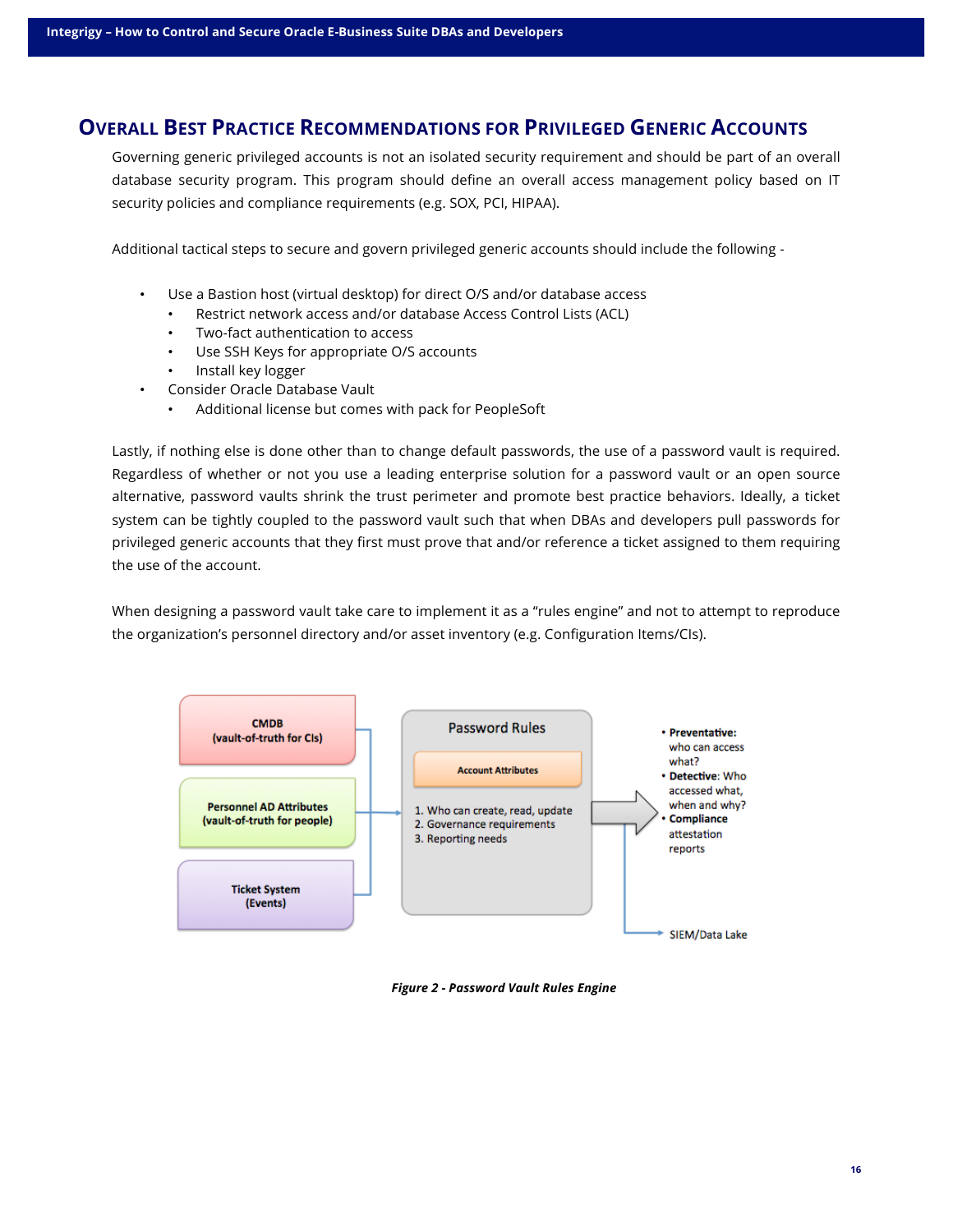## **PRIVILEGED GENERIC ACCOUNTS NEED TO BE LOGGED, AUDITED AND MONITORED**

Using privileged generic accounts to support the PeopleSoft cannot be avoided. This means that some personnel, ideally a small group, need to be trusted. This trust as noted above should not be blind. The trust of those users using privileged generic accounts to support the PeopleSoft should be verified through logging, auditing, and monitoring.

Most PeopleSoft implementations do not fully take advantage of the auditing and logging features. These features are sophisticated and can satisfy most organization's compliance and security requirements.

The default PeopleSoft installation only provides a basic set of logging functionality. In Integrigy's experience, the implementation of database and application logging seldom exceeds meeting the needs of basic debugging. Most organizations do not know where to start or how to leverage the built-in auditing and logging features to satisfy their compliance and security requirements.

Even organizations already using centralized logging or Security Incident and Event Management (SIEM) solutions, while being more advanced in the Common Maturity Model (CMM), in Integrigy's experience are commonly challenged by PeopleSoft's auditing and logging features and functionality.

Integrigy has developed a framework for auditing and logging in the PeopleSoft. This framework is a direct result of Integrigy's consulting experience and will be equally useful to both those wanting to improve their capabilities as well as those just starting to implement logging and auditing. Our goal is to provide a clear explanation of the native auditing and logging features available, present an approach and strategy for using these features and a straight-forward configuration steps to implement the approach.

Integrigy's framework is also specifically designed to help clients meet compliance and security standards such as Sarbanes-Oxley (SOX), Payment Card Industry (PCI), FISMA, and HIPAA. The foundation of the framework is PCI DSS requirement 10.2.

To make it easy for clients to implement, the framework has three maturity levels – which level a client starts at depends on the infrastructure and policies already in place.

The three levels are:

- **•** Level 1 Enable baseline auditing and logging for application/database and implement security monitoring and auditing alerts
- **Level 2** Send audit and log data to a centralized logging solution outside the Oracle Database and PeopleSoft
- **Level 3** Extend logging to include functional logging and more complex alerting and monitoring

The framework is a result of Integrigy's consulting experience and is based on compliance and security standards such as Payment Card Industry (PCI-DSS), Sarbanes-Oxley (SOX), IT Security (ISO 27001), FISMA (NIST 800-53), and HIPAA.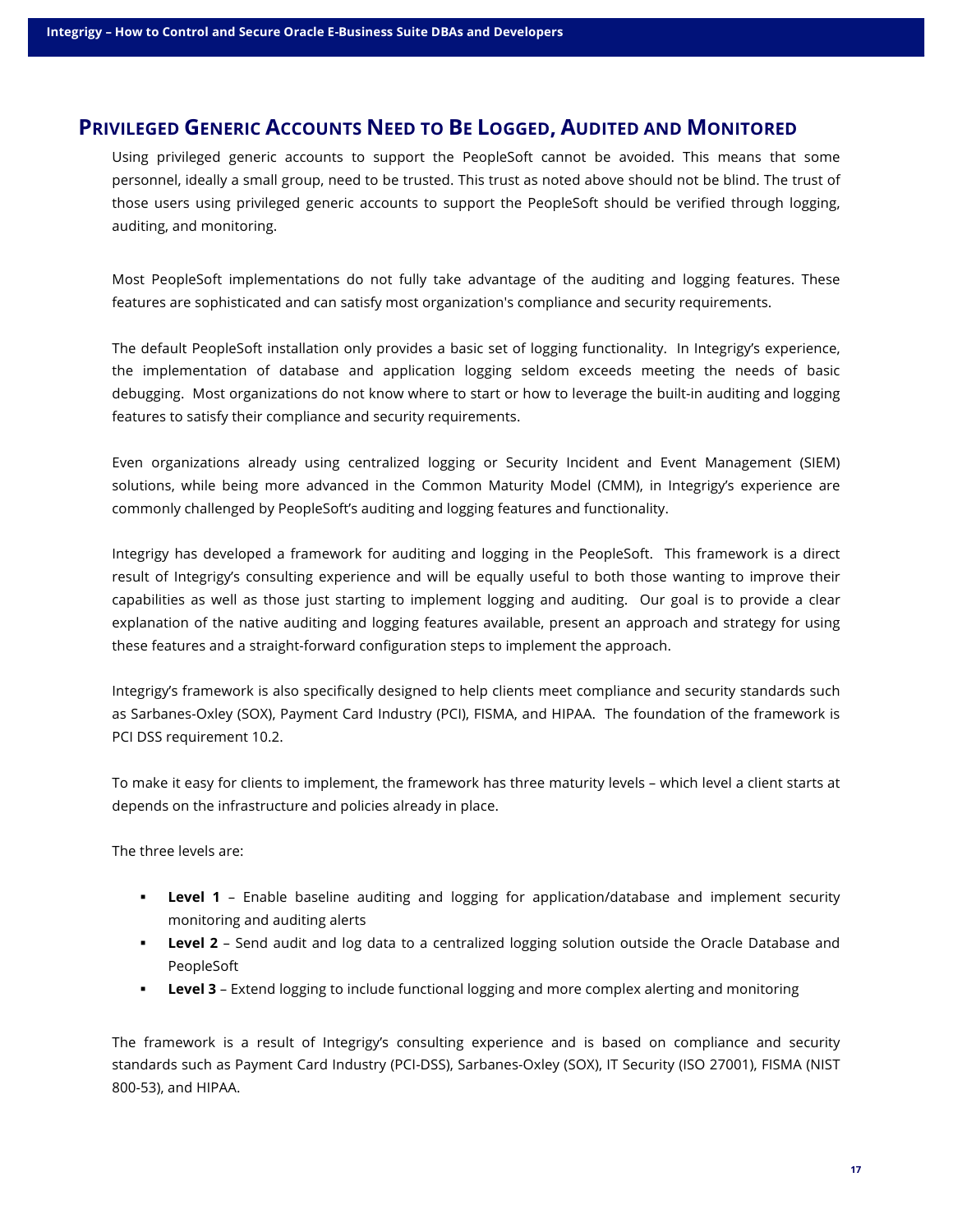The foundation of the framework is the set of security events and actions that should be audited and logged in all PeopleSoft implementations. These security events and actions are derived from and mapped back to key compliance and security standards most organizations have to comply with. We view these security events and actions as the core set, and most organizations will need to expand these events and actions to address specific compliance and security requirements, such as functional or change management requirements.

Table 1 presents the core set of audits that, if implemented, will serve as a foundation for more advanced security analytics. Implementing these audits will go a long way toward meeting logging and auditing requirements for most compliance and security standards like PCI requirement 10.2. The numbering scheme used in Table 1 will be referenced throughout the document.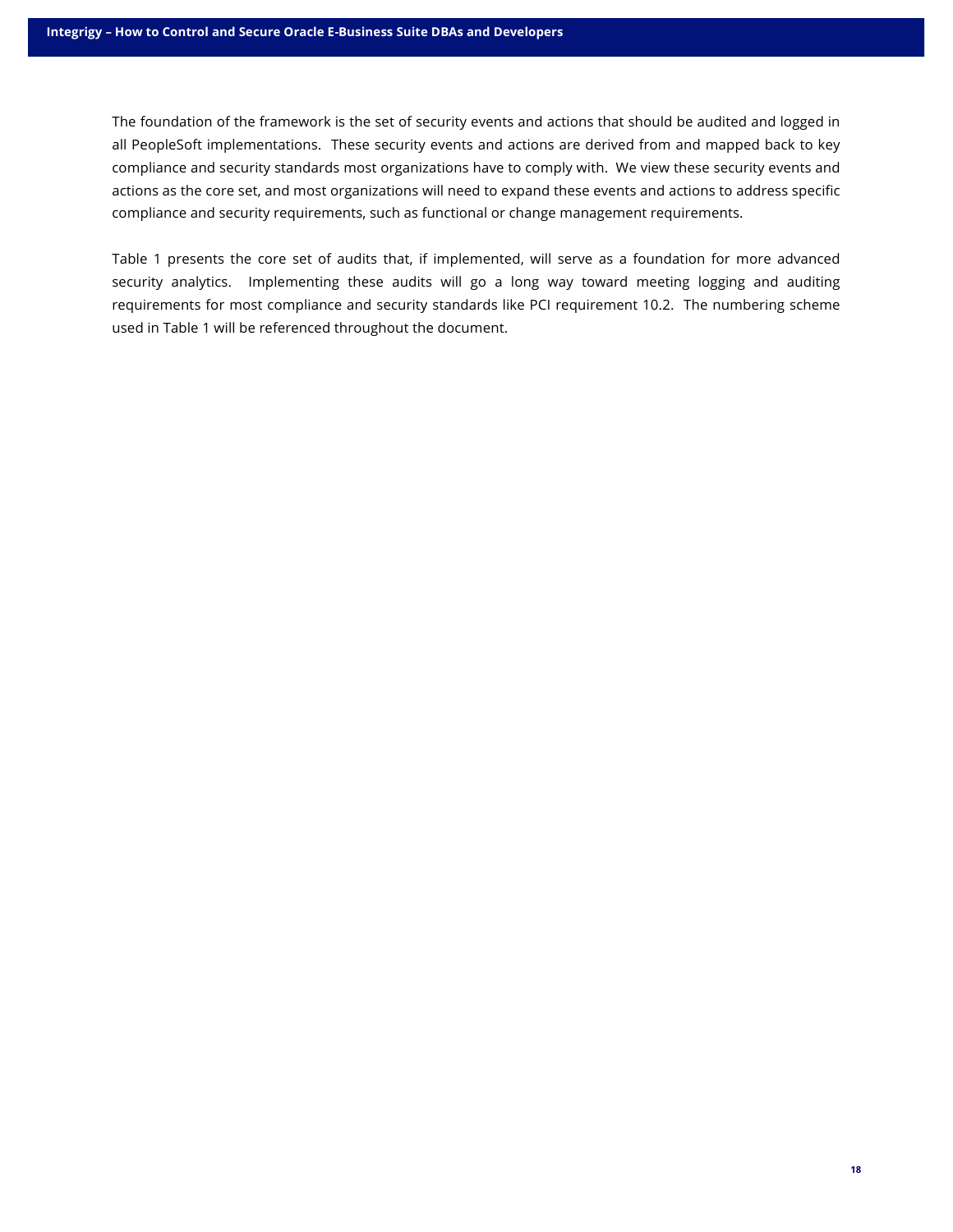| <b>Table 1 - Foundation Events for Logging and Security Framework</b> |                 |                |                  |                    |               |  |
|-----------------------------------------------------------------------|-----------------|----------------|------------------|--------------------|---------------|--|
| <b>Security Events</b>                                                | <b>PCI</b>      | <b>SOX</b>     | <b>HIPAA</b>     | <b>IT Security</b> | <b>FISMA</b>  |  |
| and Actions                                                           | <b>DSS 10.2</b> | (COBIT)        | (NIST 800-66)    | (ISO 27001)        | (NIST 800-53) |  |
|                                                                       |                 | A12.3          |                  |                    |               |  |
| $E1 -$ Login                                                          | 10.2.5          | DS5.5          | $164.312(c)$ (2) | A 10.10.1          | $AU-2$        |  |
|                                                                       |                 | DS5.6          |                  |                    |               |  |
|                                                                       |                 | DS9.2          |                  |                    |               |  |
| $E2 - Logoff$                                                         | 10.2.5          | DS5.5<br>DS5.6 |                  | A 10.10.1          | $AU-2$        |  |
|                                                                       |                 | DS9.2          | $164.312(c)$ (2) |                    |               |  |
|                                                                       |                 | DS5.5          |                  |                    |               |  |
| E3 - Unsuccessful login                                               | 10.2.4          | DS5.6          | $164.312(c)$ (2) | A 10.10.1          | $AC-7$        |  |
|                                                                       |                 | DS9.2          |                  | A.11.5.1           |               |  |
|                                                                       |                 | DS5.5          |                  |                    |               |  |
| $E4 - Modify$<br>authentication mechanisms                            | 10.2.5          | DS5.6          | $164.312(c)$ (2) | A 10.10.1          | $AU-2$        |  |
|                                                                       |                 | DS9.2          |                  |                    |               |  |
|                                                                       |                 | DS5.5          |                  |                    |               |  |
| $E5$ - Create user account                                            | 10.2.5          | DS5.6          | $164.312(c)$ (2) | A 10.10.1          | $AU-2$        |  |
|                                                                       |                 | DS9.2          |                  |                    |               |  |
|                                                                       |                 | DS5.5<br>DS5.6 |                  |                    |               |  |
| E6 - Modify user account                                              | 10.2.5          | DS9.2          | $164.312(c)$ (2) | A 10.10.1          | $AU-2$        |  |
|                                                                       |                 | DS5.5          |                  |                    |               |  |
| $E7$ - Create role                                                    | 10.2.5          | DS5.6          | $164.312(c)$ (2) | A 10.10.1          | $AU-2$        |  |
|                                                                       |                 | DS9.2          |                  |                    |               |  |
|                                                                       |                 | DS5.5          |                  |                    |               |  |
| E8 - Modify role                                                      | 10.2.5          | DS5.6          | $164.312(c)$ (2) | A 10.10.1          | $AU-2$        |  |
|                                                                       |                 | DS9.2          |                  |                    |               |  |
| E9 - Grant/revoke user                                                |                 | DS5.5          |                  |                    |               |  |
| privileges                                                            | 10.2.5          | DS5.6          | $164.312(c)$ (2) | A 10.10.1          | $AU-2$        |  |
|                                                                       |                 | DS9.2<br>DS5.5 |                  |                    |               |  |
| E10 - Grant/revoke role                                               | 10.2.5          | DS5.6          | $164.312(c)$ (2) | A 10.10.1          | $AU-2$        |  |
| privileges                                                            |                 | DS9.2          |                  |                    |               |  |
|                                                                       |                 | DS5.5          |                  |                    |               |  |
| E11 - Privileged commands                                             | 10.2.2          | DS5.6          | $164.312(c)$ (2) | A 10.10.1          | $AU-2$        |  |
|                                                                       |                 | DS9.2          |                  |                    |               |  |
| E12 - Modify audit and                                                |                 | DS5.5          |                  |                    | $AU-2$        |  |
| logging                                                               | 10.2.6          | DS5.6          | $164.312(c)$ (2) | A 10.10.1          | $AU-9$        |  |
|                                                                       |                 | DS9.2          |                  |                    |               |  |
| $E13 - 0$ bjects:                                                     |                 | DS5.5          |                  |                    |               |  |
| Create object<br>Modify object                                        | 10.2.7          | DS5.6          | $164.312(c)$ (2) | A 10.10.1          | $AU-2$        |  |
| Delete object                                                         |                 | DS9.2          |                  |                    | $AU-14$       |  |
|                                                                       |                 | DS5.5          |                  |                    |               |  |
| $E14 - Modify$                                                        | 10.2.2          | DS5.6          | $164.312(c)$ (2) | A 10.10.1          | $AU-2$        |  |
| configuration settings                                                |                 | DS9.2          |                  |                    |               |  |
|                                                                       |                 |                |                  |                    |               |  |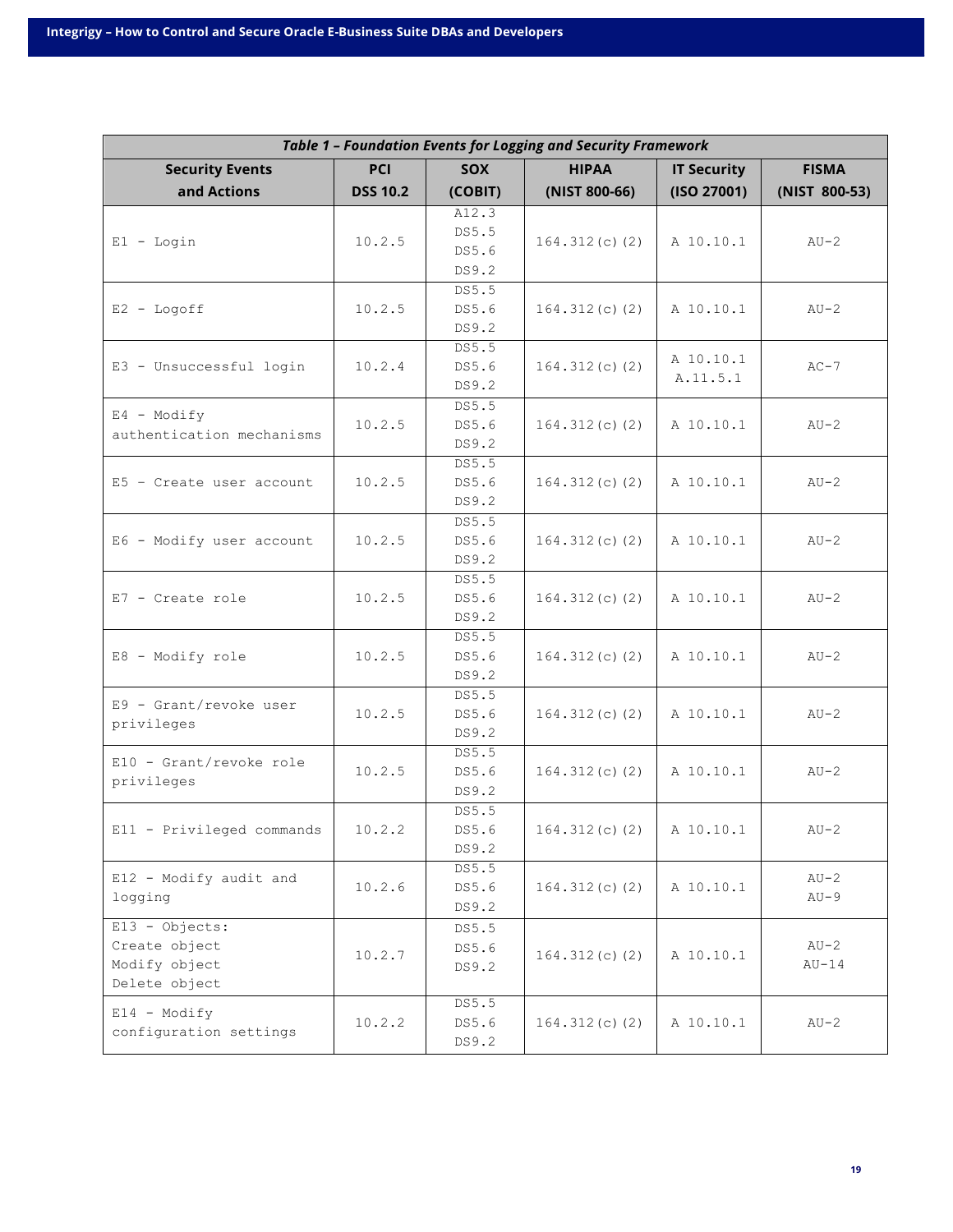

## **REFERENCES**

- Integrigy Guide to Database Auditing and Logging https://www.integrigy.com/securityresources/integrigy-guide-database-auditing-and-logging
- Security, Audit and Control Features Oracle PeopleSoft 3<sup>rd</sup> edition, ISACA http://www.isaca.org/knowledge-center/research/researchdeliverables/pages/security-audit-andcontrol-features-oracle-peoplesoft-3rd-edition.aspx